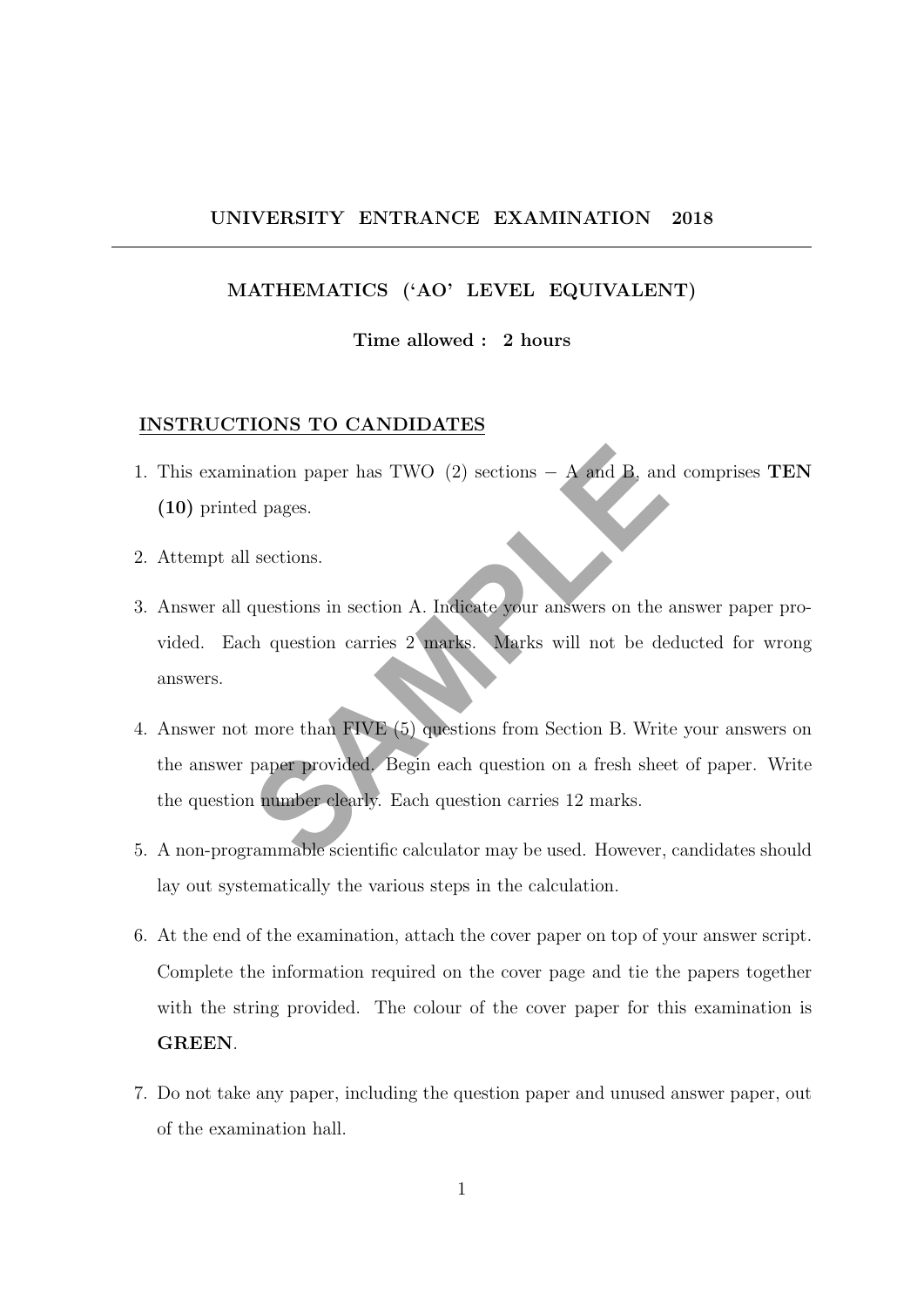## **UNIVERSITY ENTRANCE EXAMINATION 2018**



## **MATHEMATICS ('AO' LEVEL EQUIVALENT)**

Duration: 2 hours

# **INSTRUCTIONS TO CANDIDATES**

- 1. This examination paper has TWO (2) sections − A and B, and comprises TEN (10) printed pages.
- 2. Attempt all sections.
- 3. Answer all questions in Section A. Indicate your answers on the answer paper provided. Each question carries 2 marks. Marks will not be deducted for wrong answers.
- Il sections.<br>
I questions in Section A. Indicate your answers on<br>
bottled. Each question carries 2 marks. Marks will<br>
for wrong answers.<br>
the more than FIVE (5) questions from Section B. \<br>
bon the answer paper provided. B 4. Answer not more than FIVE (5) questions from Section B. Write your answers on the answer paper provided. Begin each question on a fresh sheet of paper. Write the question number clearly. Each question carries 12 marks.
- 5. A non-programmable scientific calculator may be used. However, candidates should lay out systematically the various steps in the calculation.
- 6. At the end of the examination, attach the cover paper on top of your answer script. Complete the information required on the cover page and tie the papers together with the string provided. The colour of the cover paper for this examination is **GREEN**.
- 7. Do not take any paper, including the question paper and unused answer paper, out of the examination hall.

UEE 2018 – Mathematics AO (Set 3)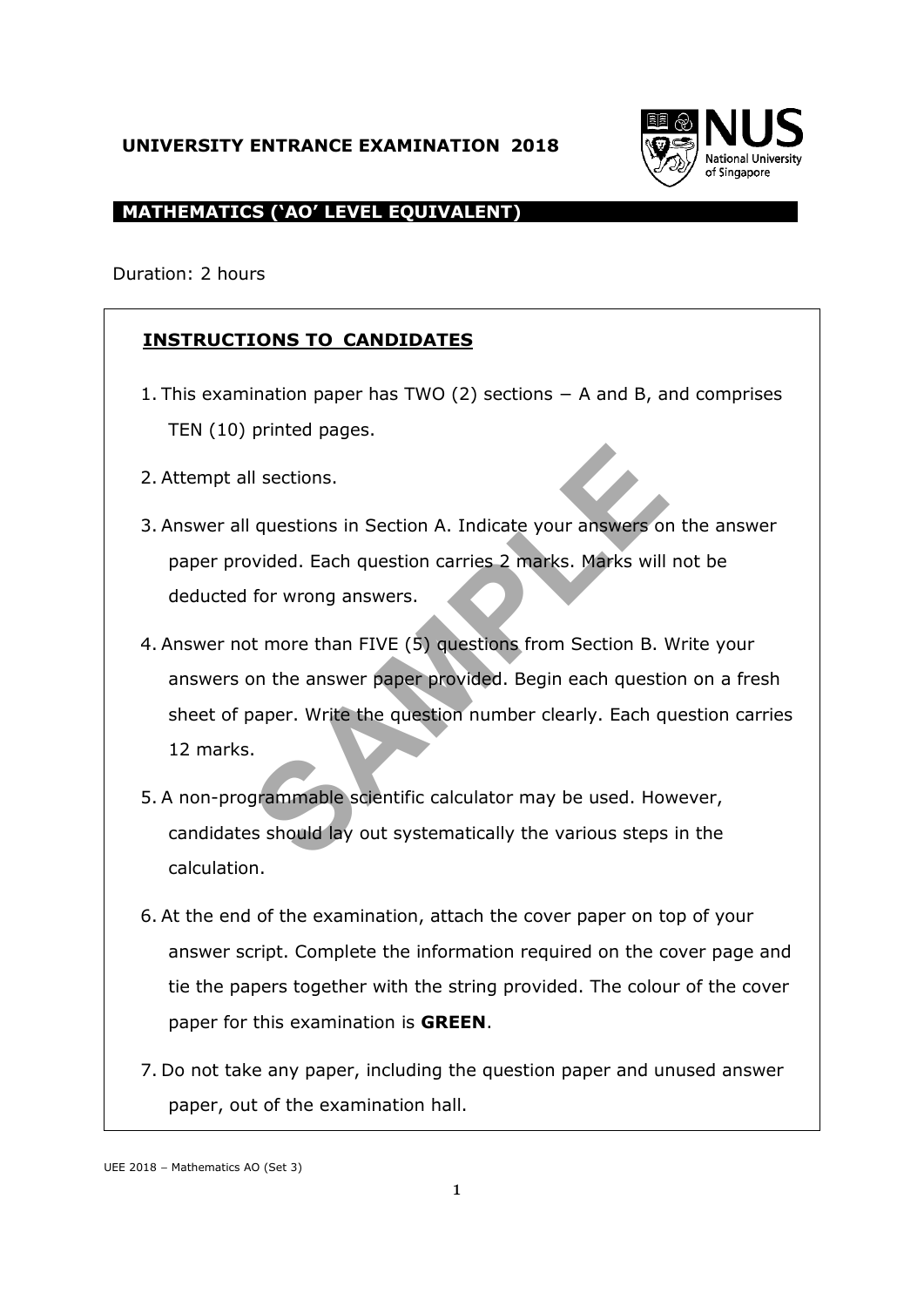## SECTION A (40 Marks)

Answer all questions in this section. Each question carries 2 marks.

- 1. The graph of the function  $f(x) = x^4 + \cos x$  is symmetric about
	- $(A)$  the *x*-axis
	- (B) the origin
	- $(C)$  the *y*-axis
	- (D) the line  $y = x$
	- (E) none of the above
- the above<br>ured into a cylindrical container of radius 4 cm at the<br>which the water level is rising is<br><sup>1</sup><br>the above<br> $\tan x + \sec x = \frac{2}{7}$ , 2. Water is poured into a cylindrical container of radius  $4 \text{ cm}$  at the rate of  $4\pi \text{ cm}^3 \text{s}^{-1}$ . The rate at which the water level is rising is
	- $(A) \frac{1}{4}$  cm s<sup>-1</sup>
	- $(B) \frac{1}{2}$  cm s<sup>-1</sup>
	- (C)  $2 \,\mathrm{cm} \,\mathrm{s}^{-1}$
	- (D)  $4 \,\mathrm{cm\,s}^{-1}$
	- (E) none of the above

 $\tan x + \sec x =$ 2 7 ,

then the value of  $\tan x - \sec x$  is

 $(A) \frac{5}{7}$ 

3. If

- $(B) -\frac{5}{7}$ 7
- $(C)$   $\frac{7}{2}$
- $(D) -\frac{7}{2}$ 2
- (E) none of the above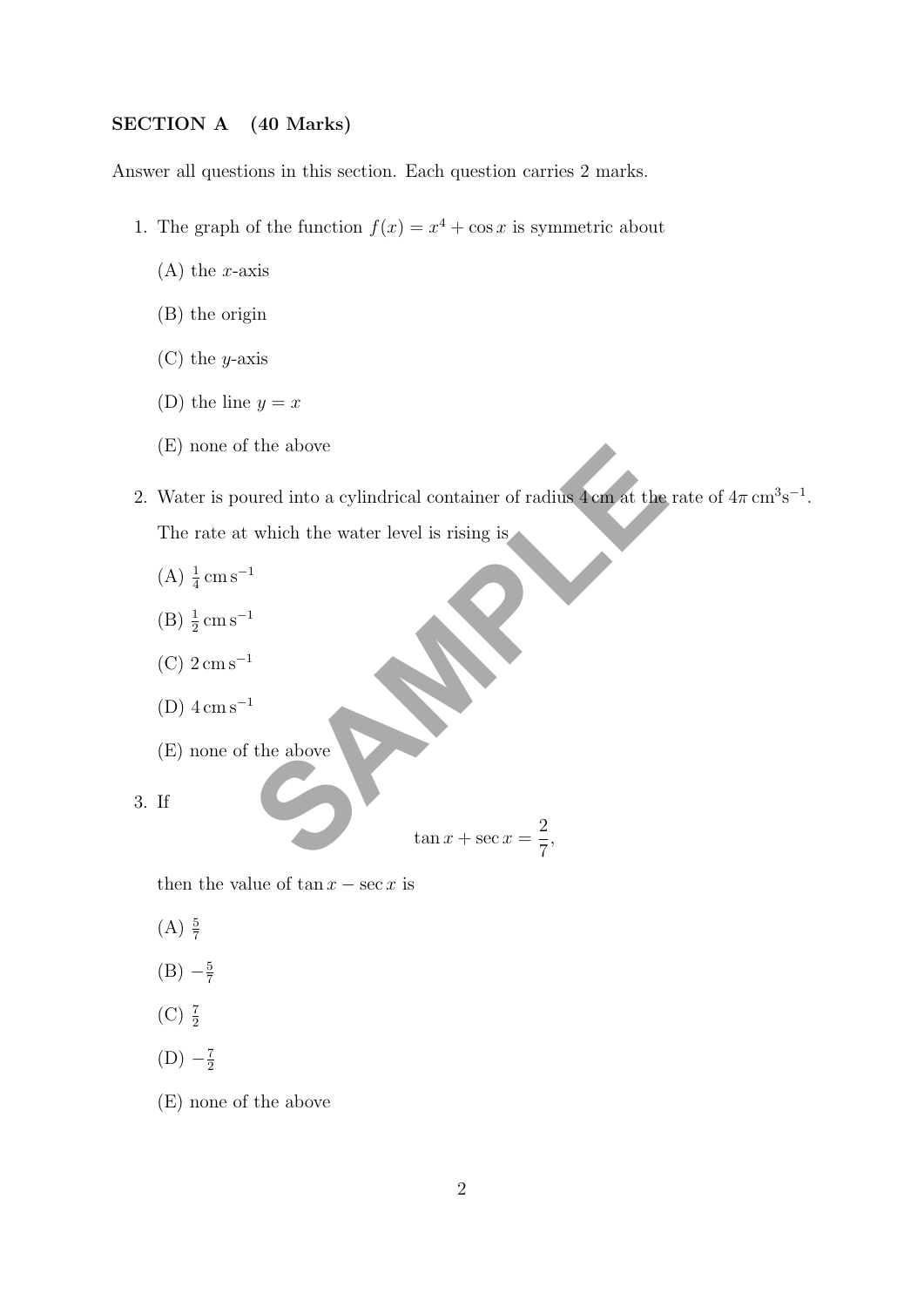4. ABC is a triangle in which  $AB = 9 \text{ cm}$ ,  $BC = 40 \text{ cm}$  and  $AC = 41 \text{ cm}$ . The area of triangle ABC is

 $\sqrt{\ln \sqrt{x}}$ 

- $(A) 180 \text{ cm}^2$
- (B)  $184.5 \text{ cm}^2$
- (C)  $360 \text{ cm}^2$
- (D) 820 cm<sup>2</sup>
- (E) none of the above
- 5. The derivative of



(C) 
$$
\frac{1}{2x\sqrt{\ln x}}
$$
  
(D) 
$$
\frac{1}{\sqrt{5}} = \sqrt{\frac{1}{2}}
$$

(D) 
$$
\frac{1}{2x\sqrt{2}\sqrt{\ln x}}
$$

(E) none of the above

- 6. The inequality  $16 |x| \ge |3x|$  has solution
	- (A)  $-16 ≤ x ≤ 16$
	- (B)  $0 \le x \le 16$
	- (C)  $0 \leq x \leq 4$
	- (D)  $-4 \le x \le 4$
	- (E) none of the above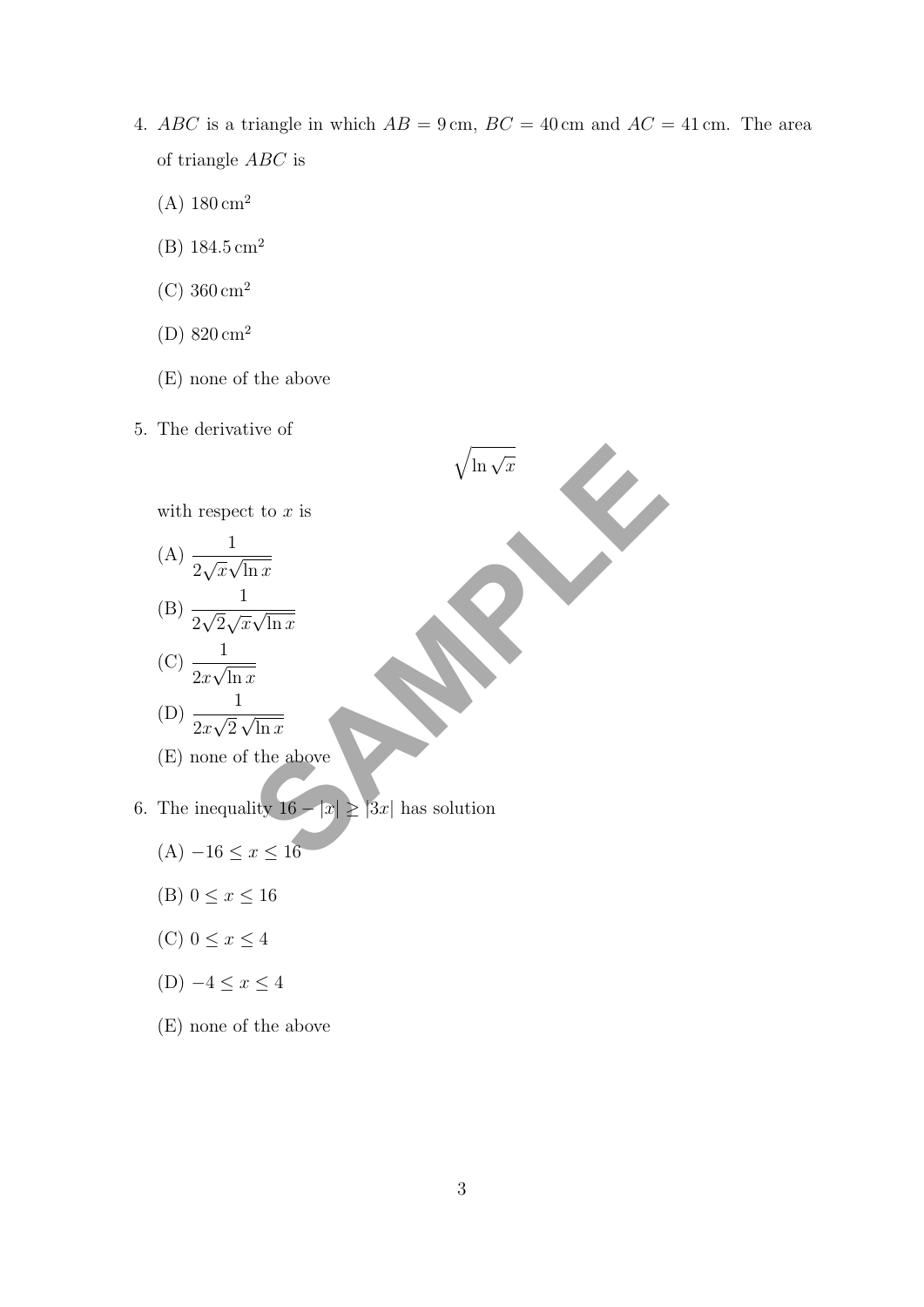- 7. A geometric progression P has first term 4 and sum to infinity 12. The sum to infinity of the new geometric progression obtained by squaring every term in  $P$  is
	- $(A) \frac{9}{5}$
	- $(B) \frac{18}{5}$
	- $(C) \frac{36}{5}$
	- (D)  $\frac{81}{5}$
	- (E) none of the above
- The state of the data of  $|a b| \leq 3$  is<br>  $\frac{1}{2}$  is the above  $\frac{1}{2}$  is the above  $\frac{1}{2}$  is the largest rectangle that can be inscribed in a circle  $\frac{1}{2}$ . 8. The number of ways to choose a pair of distinct numbers  $a$  and  $b$  from the set  $\{31, 32, \ldots, 79\}$  such that  $|a - b| \leq 3$  is
	- (A) 141
	- (B) 144
	- (C) 147
	- (D) 150
	- (E) none of the above
- 9. The area of the largest rectangle that can be inscribed in a circle of radius 16 cm is
	- $(A) 128 \text{ cm}^2$
	- (B) 256 cm<sup>2</sup>
	- (C)  $512 \text{ cm}^2$
	- (D)  $1024 \text{ cm}^2$
	- (E) none of the above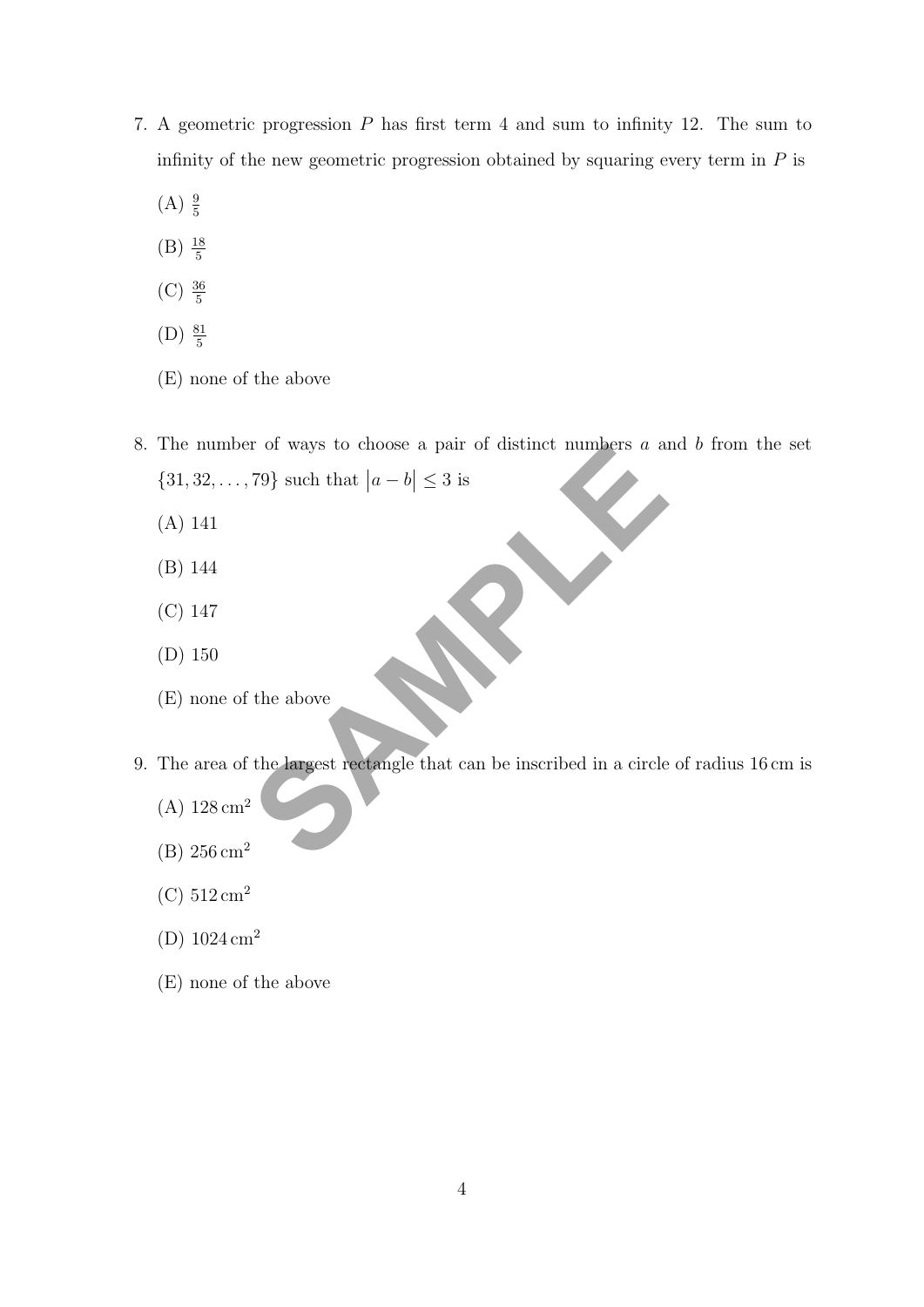- 10. The maximum value of the function  $f(x) = (5 \sin x 3)^2 2$  is
	- (A) 2
	- (B) 7
	- (C) 23
	- (D) 62
	- (E) none of the above
- 11. The function  $f(x) = 2ax + b$  is such that  $f(\frac{3}{2})$  $(\frac{3}{2}) = 5$  and  $f^{-1}(4) = \frac{1}{2}$ . The value of a is
	- $(A) -1$
	- $(B) -\frac{1}{2}$ 2
	- $(C) \frac{1}{2}$
	- (D) 1
	- (E) none of the above
- the above  $\begin{pmatrix} \frac{3}{5} \\ v \end{pmatrix}$  is perpendicular to the vector  $\begin{pmatrix} w \\ \frac{4}{5} \end{pmatrix}$ . The value 12. The vector  $\binom{\frac{3}{5}}{5}$  $\overline{v}$ is perpendicular to the vector  $\begin{pmatrix} w \\ 4 \end{pmatrix}$ 4 5 ). The value of  $\frac{v+w}{\sqrt{2}}$  $v + 2w$ is
	- $(A) -\frac{1}{2}$ 2
	- $(B) -\frac{1}{5}$ 5
	- $(C) \frac{1}{5}$
	- $(D) \frac{2}{5}$
	- (E) none of the above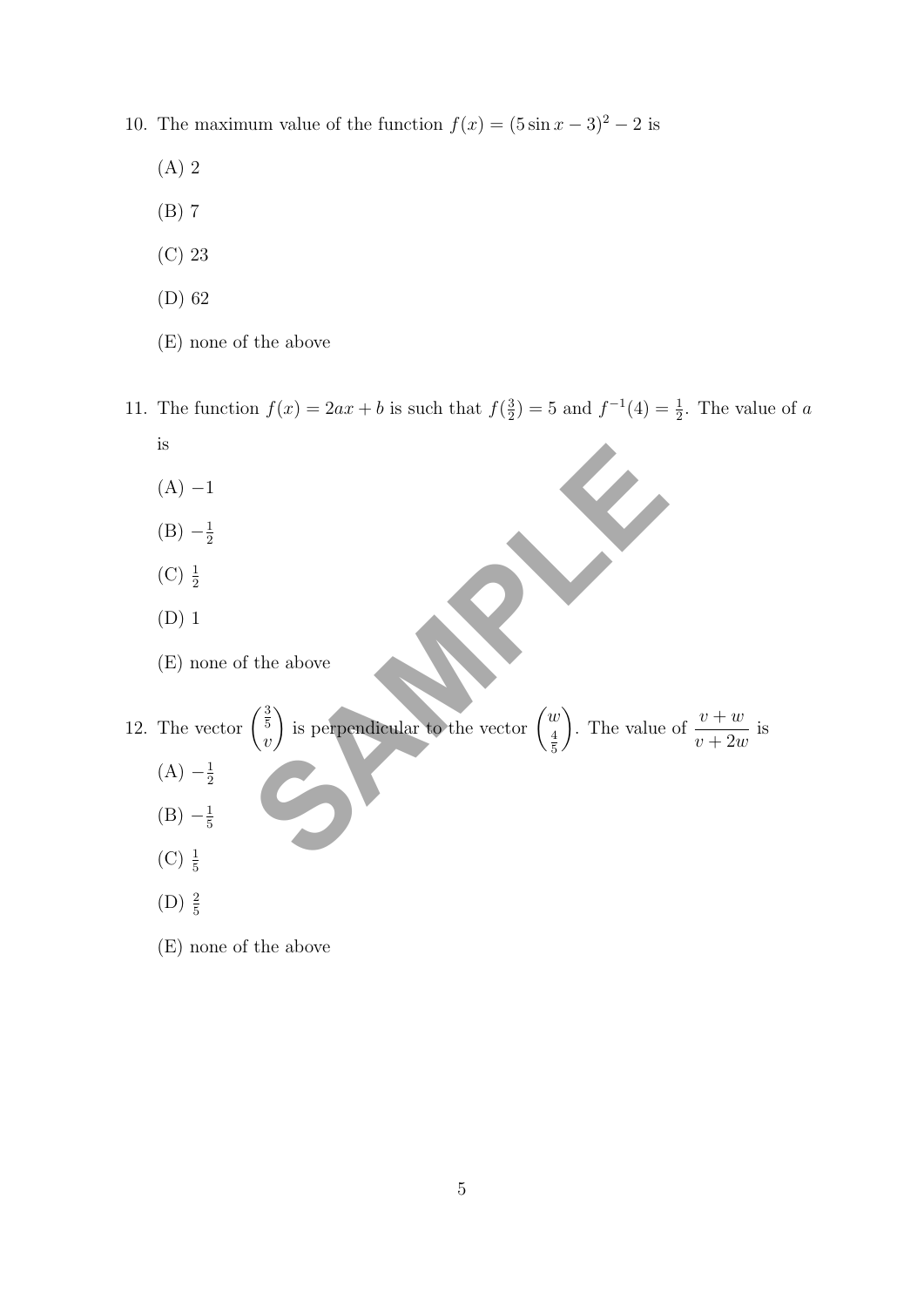- 13. The derivative of  $\frac{\ln (7 x)}{7x}$  $\frac{1}{e^{7x}}$  with respect to x is (A)  $e^{-7x}$   $\left( \frac{1}{2} \right)$  $x - 7$  $-\ln(7-x)$ (B)  $e^{-7x}$   $\left( \frac{7}{2} \right)$  $x - 7$  $-7\ln(7-x)$ (C)  $e^{-7x}$   $\left( \frac{1}{2} \right)$  $x - 7$  $+\ln(7-x)\right)$ (D)  $e^{-7x}$   $\left( \frac{1}{\cdots} \right)$  $x - 7$  $+ 7 \ln (7 - x)$ (E) none of the above
- 14. Two fair dice are thrown and the score on each die is noted. The probability that the scores are consecutive numbers is
	- $(A) \frac{3}{36}$
	- $(B) \frac{4}{36}$
	- $(C) \frac{5}{36}$
	- $(D) \frac{10}{36}$
	- (E) none of the above
- The above the above  $P, Q$  and  $R$  have coordinates  $(1, 4), (a, b)$  and  $(4, 13)$  respectively. Then the value of  $\frac{b-4}{a-1}$  is 15. The points  $P, Q$  and  $R$  have coordinates  $(1, 4), (a, b)$  and  $(4, 13)$  respectively. Suppose P, Q and R are collinear. Then the value of  $\frac{b-4}{1}$  $a-1$ is
	- $(A) \frac{1}{4}$
	- $(B) \frac{1}{3}$
	- (C) 3
	- (D) 4
	- (E) none of the above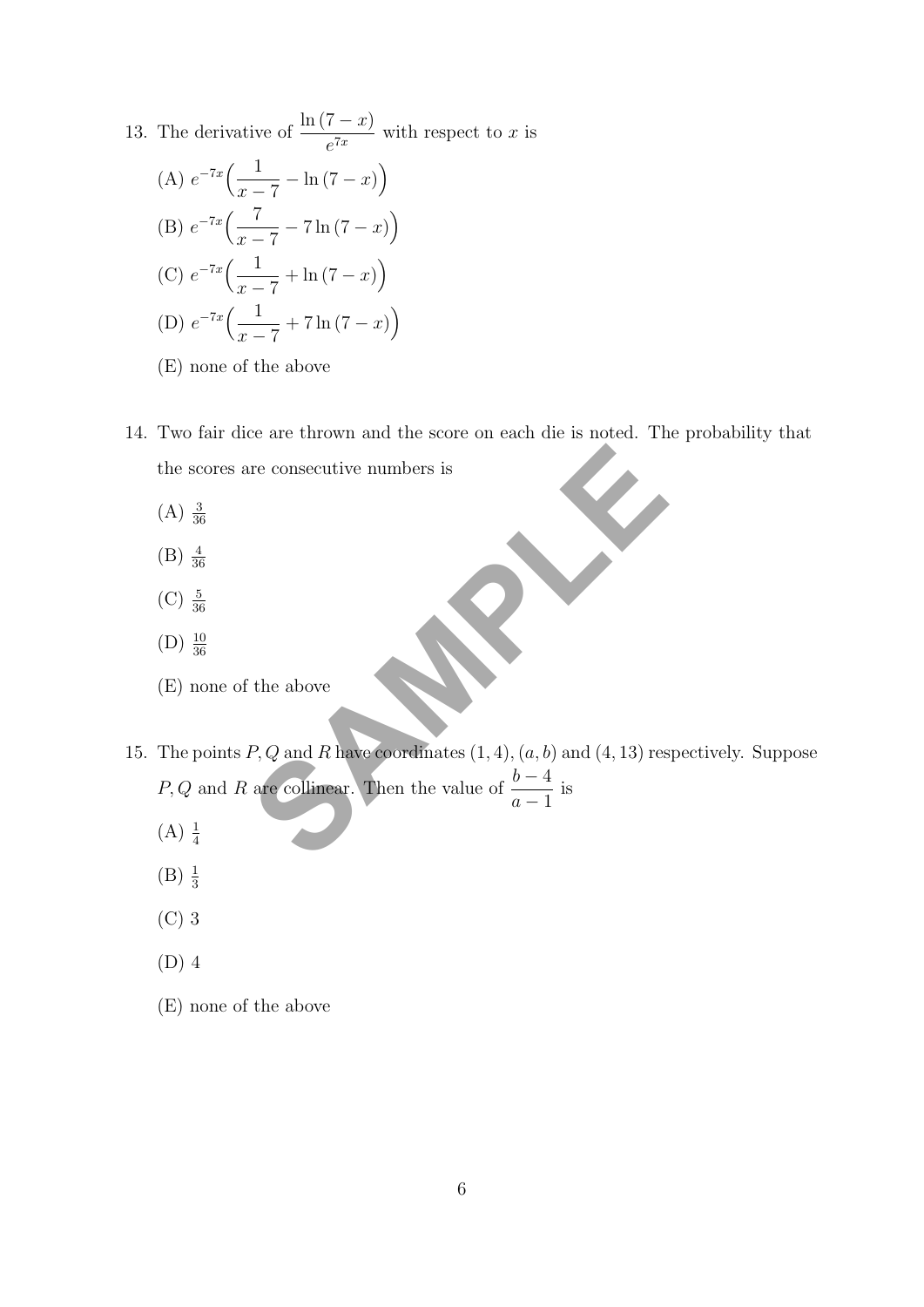16. Suppose  $-9 \le x \le 7$  and  $-6 \le y \le 8$ . Then the largest value of  $y^2 + (x-2)^2$  is

- (A) 81
- (B) 111
- (C) 145
- (D) 154
- (E) none of the above
- 17. The number of ways in which the letters of the word ISOSCELES can be arranged so that the last letter is not a vowel is
	- (A) 16800
	- (B) 20160
	- (C) 25200
	- (D) 30240
	- (E) none of the above
- 18. Which of the following is the result of completing the square of the expression

so that the last letter is not a vowel is  
\n(A) 16800  
\n(B) 20160  
\n(C) 25200  
\n(D) 30240  
\n(E) none of the above  
\nWhich of the following is the result of completing the square  
\n
$$
-20x^2 + 6x - 12
$$
  
\n(A)  $-20\left(x - \frac{3}{20}\right)^2 - \frac{14}{5}$   
\n(B)  $-20\left(x - \frac{3}{20}\right)^2 - \frac{29}{20}$   
\n(C)  $-20\left(x - \frac{3}{20}\right)^2 - \frac{11}{20}$   
\n(D)  $-20\left(x - \frac{3}{20}\right)^2 + \frac{4}{5}$ 

(E) none of the above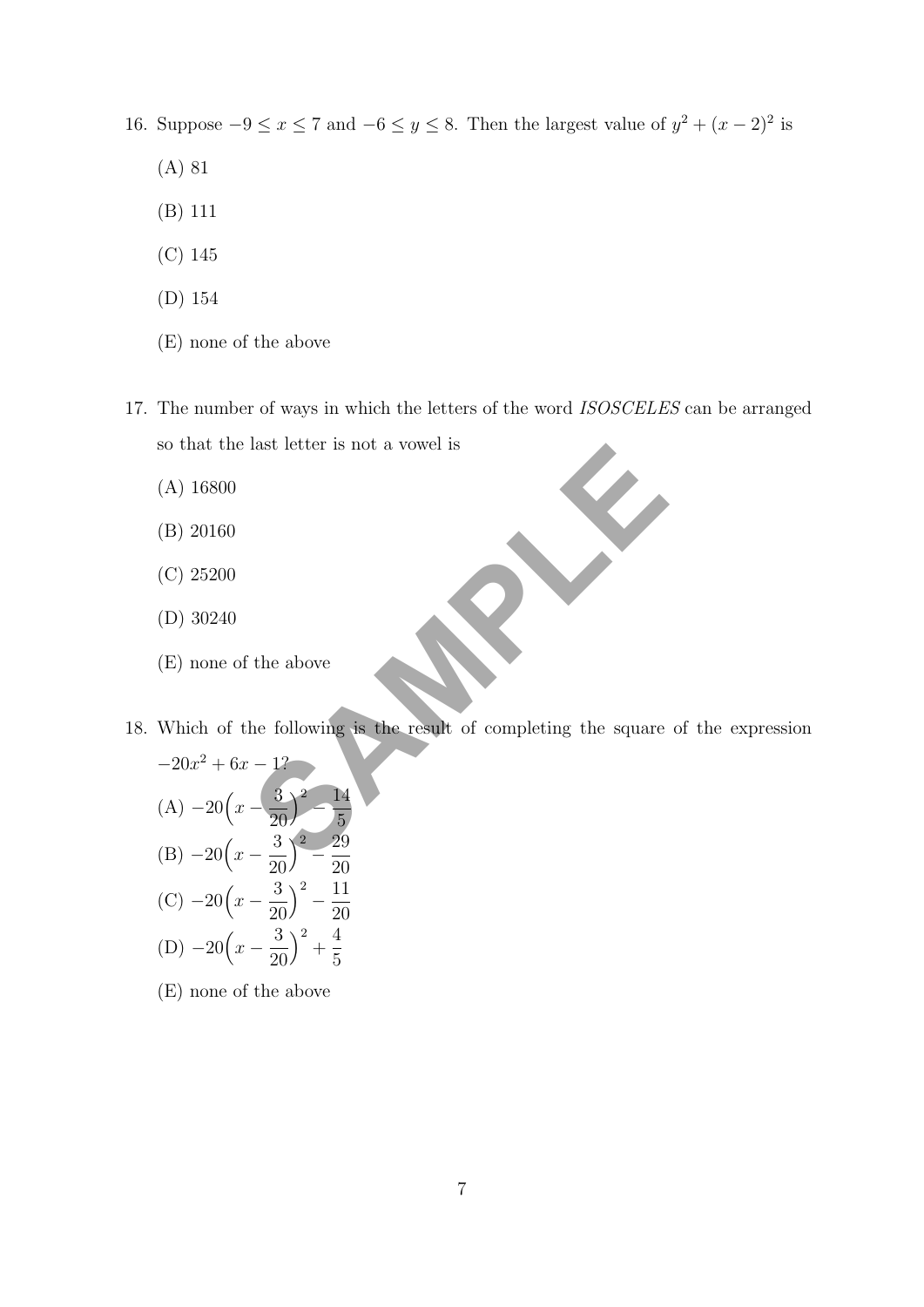- 19. The equation of a curve is  $y = 8x^3 12x^2 + 1$ . The value of c for which the line  $y = c +$ 2 3  $x$  is a normal to the curve is  $(A) -4$ 
	- $(B) -2$
	- (C) 2
	- (D) 4
	- (E) none of the above

20. Which option corresponds to the partial fraction decomposition of the rational

| function $\frac{-13}{150x^2 - 25x - 6}$ ? |                                                                                    |  |                                                                |
|-------------------------------------------|------------------------------------------------------------------------------------|--|----------------------------------------------------------------|
|                                           |                                                                                    |  |                                                                |
|                                           |                                                                                    |  |                                                                |
| (C) $-\frac{2}{10x-3} + \frac{3}{15x+2}$  |                                                                                    |  |                                                                |
| $-\frac{2}{10x-3}-\frac{3}{15x+2}$        |                                                                                    |  |                                                                |
| (E) none of the above                     |                                                                                    |  |                                                                |
|                                           | (A) $\frac{2}{10x-3} + \frac{3}{15x+2}$<br>(B) $\frac{2}{10x-3} - \frac{3}{15x+2}$ |  | which option corresponds to the partial fraction decomposition |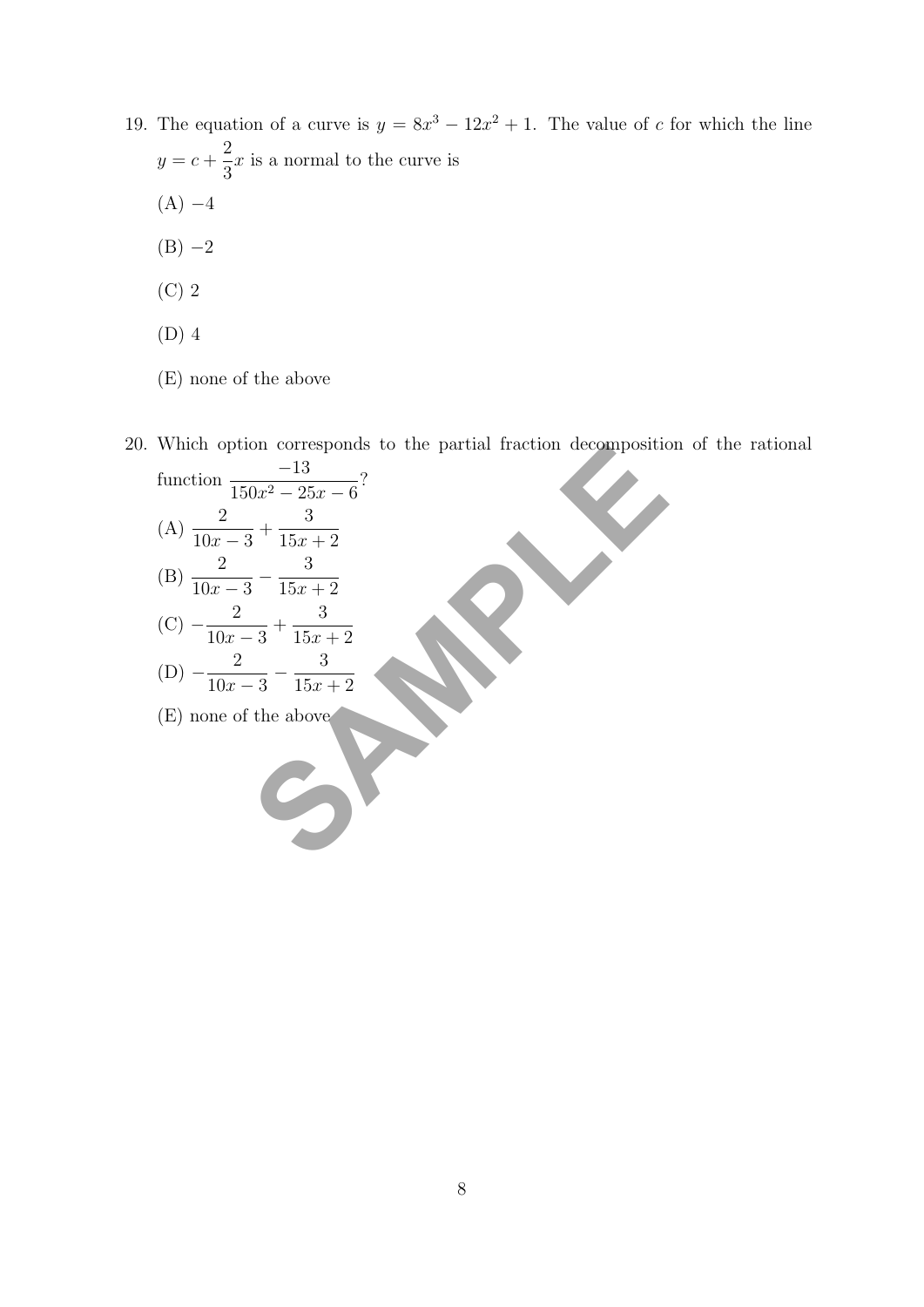Answer FIVE (5) questions in this section. Each question carries 12 marks.

- 21(a). Given that  $2x^3 x^2 2x + 3 = (Ax + B)(x 1)(x + 2) + C(x 1) + D$  for all values of x, find the values of  $A, B, C$  and D. Hence, deduce the remainder when  $2x^3 - x^2 - 2x + 3$  is divided by  $x^2 + x - 2$ . [6 Marks]
- 21(b). Factorise the expression  $x^3 7x 6$  completely. Hence, or otherwise, solve the equation

$$
(y+3)^3 + 3(y+3)^2 - 4y = 24.
$$
 [6 Marks]

- $22(a)$ . An arithmetic progression has 15 terms and the last term is 44. The sum of the last 10 terms is 305. Find the first term and the common difference of the arithmetic progression. [6 Marks]
- 22(b). The first term of a geometric progression is 3 and the common ratio is  $\frac{4}{3}$ . Find the greatest number of terms which can be added for their sum to be less than  $200.$  [6 Marks]
- tic progression has 15 terms and the last term is 44. T<br>305. Find the first term and the common difference<br>Firm of a geometric progression is 3 and the common<br>t number of terms which can be added for their sum<br>ent of  $x^3$ 23(a). The coefficient of  $x^3$  in the expansion of  $(1+x)^{2n}$  and the coefficient of  $x^2$  in the expansion of  $(1+6x)^n$  are equal. Given that n is a positive integer and  $n > 1$ , find the value of  $n.$  [6 Marks]
- 23(b). Given that the term which is independent of x in the expansion of  $(x^2 + \frac{k}{x})$  $\boldsymbol{x}$  $)^{6}$  is 240, calculate the possible values of  $k$ . [6 Marks]
	- 24. Find all the angles between 0◦ and 360◦ inclusive which satisfy the equation
		- (a)  $\tan(2x 30^{\circ}) = \cot 30^{\circ}$ [4 Marks]
		- (b)  $3 \sin y + 2 \cos 2y = 1$ . [4 Marks]
		- (c)  $2 \cot z \frac{3}{2}$ sec z [4 Marks]